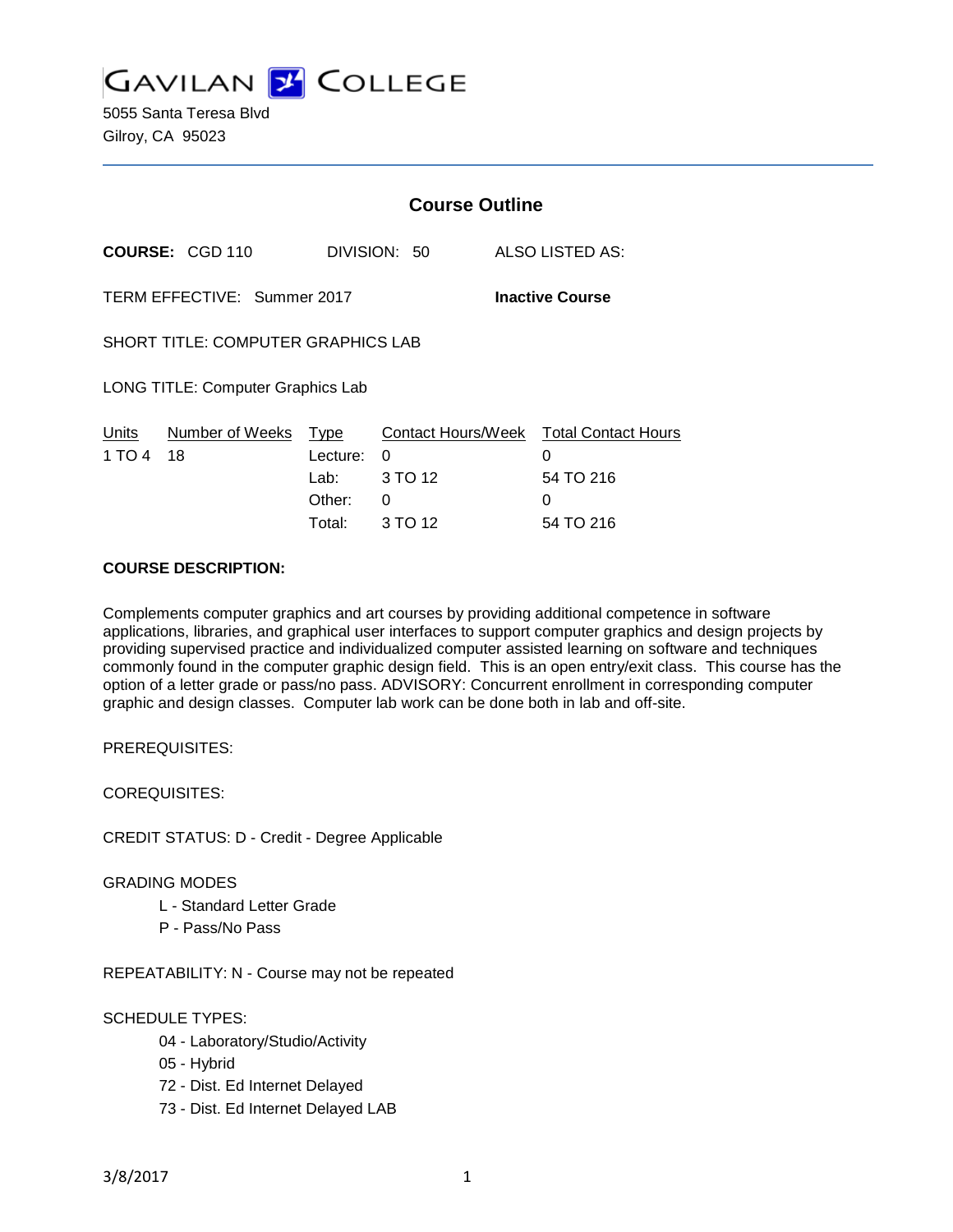## **STUDENT LEARNING OUTCOMES:**

1. Research and determine skills needed to obtain career objective then develop work to enter that field.

Measure: Design projects

ILO: 3, 1, 6, 2, 7, 5

2. Develop design drawings that demonstrate computer graphics and design skills.

Measure: 3D models

ILO: 7, 2, 1, 3, 5, 6

3. Prepare technical drawings that demonstrate expertise in desired career objective

Measure: Design drawings

ILO: 7, 2, 1, 5, 3, 6

4. Create electronic files of graphic presentations for art and computer graphics and design courses. Measure: Digital drawing files

ILO: 1, 5, 7, 3, 2, 6

5. Create portfolio to showcase projects and market skills.

Measure: Portfolio

ILO: 7, 3, 2, 1, 6, 5

# CONTENT, STUDENT PERFORMANCE OBJECTIVES, OUT-OF-CLASS ASSIGNMENTS

Inactive Course: 02/27/2017

Effective Summer 2017

8-30 Hours

CONTENT: Review educational documents about CGD careers, and other design choices.

SPO: Prepare documents necessary to enter career goal.

LAB WORK:: Prepare graphic design projects that are needed to enter CGD and art fields. 15-63 Hours

CONTENT: Use Internet and tutorials to gain software skills to support CGD and art courses. SPO: Demonstrate technical visual communication skills.

LAB WORK: Apply skills from learning resources to complete course assignments.

8-30 Hours

CONTENT: Project management.

SPO: Completion of course projects within set schedule.

LAB WORK: Develop timeline & use it to complete assignments prior to required deadline. 8-30 Hours

CONTENT: Use of constructive feedback to make revisions and improve projects

SPO: Use feedback to make improvements to projects

LAB WORK: Obtain & use input from instructors & peers to make project revisions.

15-63 Hours

CONTENT: Using computer graphics to develop a competitive design portfolio.

SPO: Produce targeted graphic design position portfolio.

LAB WORK: Compile design work in portfolio to highlight career goal competencies.

# **METHODS OF INSTRUCTION:**

Discussion, demonstrations to support independent design and research projects reinforced by instructor and peer critiques

## **METHODS OF EVALUATION:**

CATEGORY 1 - The types of writing assignments required: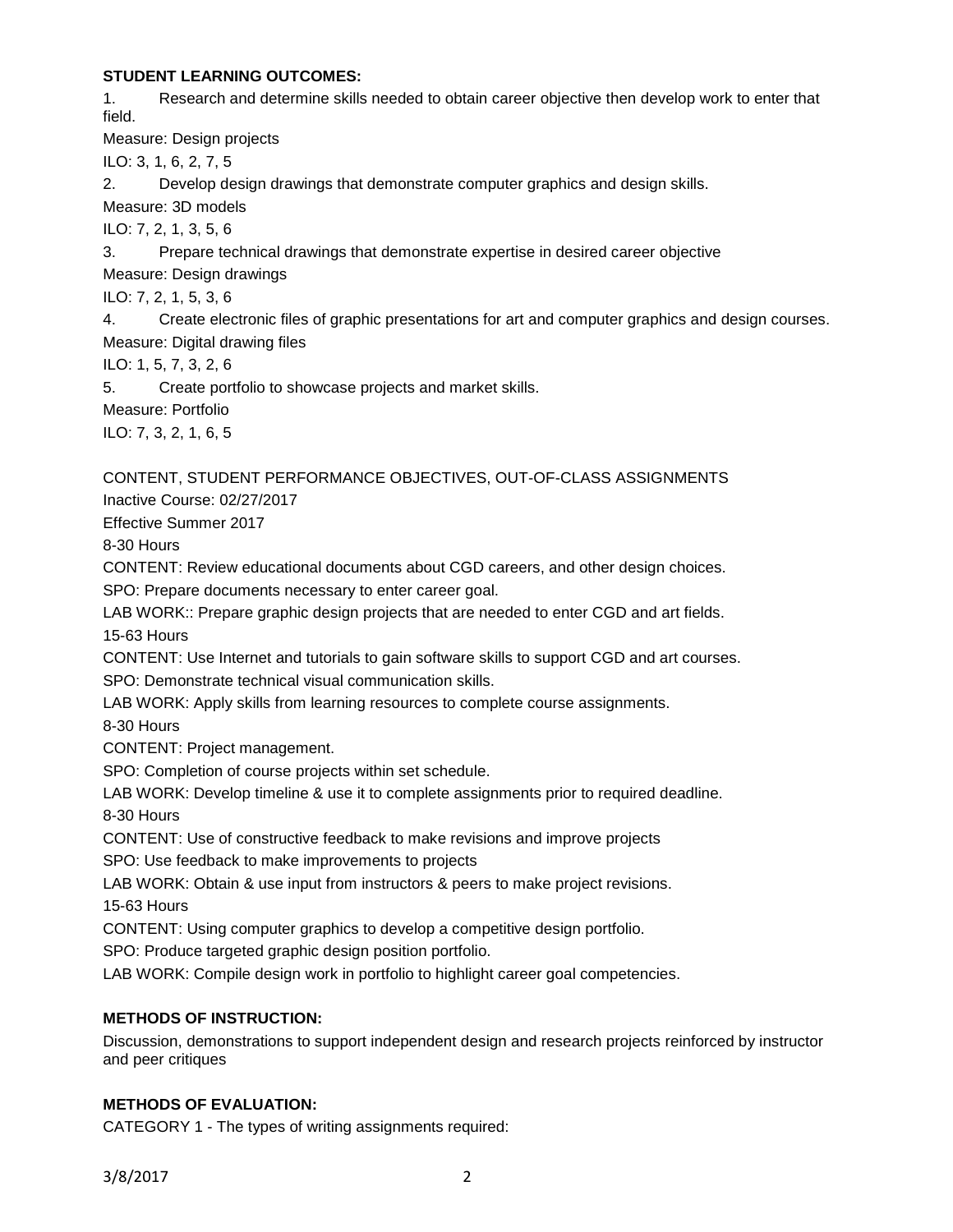Percent range of total grade: 5 % to 15 % Written Homework Reading Reports Lab Reports Term or Other Papers Other: Written Critiques If this is a degree applicable course, but substantial writing assignments are not appropriate, indicate reason: Course primarily involves skill demonstration or problem solving CATEGORY 2 -The problem-solving assignments required: Percent range of total grade: 20 % to 55 % Homework Problems Lab Reports Other: Design Problems CATEGORY 3 -The types of skill demonstrations required: Percent range of total grade: 25 % to 60 % Class Performance/s CATEGORY 4 - The types of objective examinations used in the course: Percent range of total grade: 0 % to 0 % CATEGORY 5 - Any other methods of evaluation: Percent range of total grade: 15 % to 50 % Portfolio of course projects.

## **REPRESENTATIVE TEXTBOOKS:**

Recommended: Same as texts for supporting courses

.

Other textbooks or materials to be purchased by the student: flash drive, head phones

#### **ARTICULATION and CERTIFICATE INFORMATION**

Associate Degree: CSU GE: IGETC: CSU TRANSFER: Transferable CSU, effective 200630 UC TRANSFER: Not Transferable

#### **SUPPLEMENTAL DATA:**

Basic Skills: N Classification: Y Noncredit Category: Y Cooperative Education: Program Status: 1 Program Applicable Special Class Status: N CAN:

3/8/2017 3